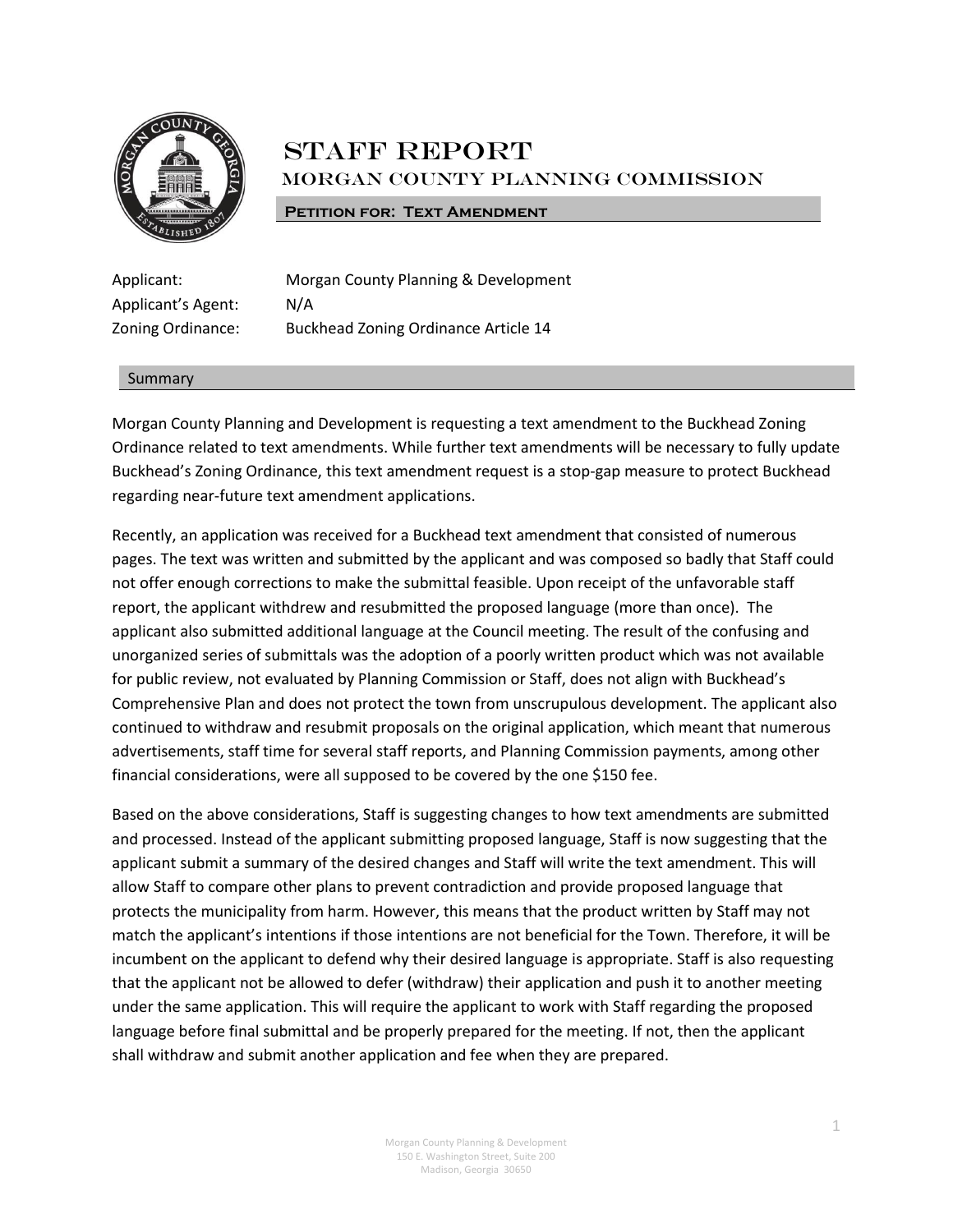# Current and Proposed Language

See attached.

#### Staff Comments

Buckhead Council has initiated meetings with Staff regarding the update of Buckhead's Zoning Ordinance. This text amendment simply inserts guidance regarding text amendment submittals into the existing language for Zoning Amendments, which addresses both text amendments and zoning map amendments. In the future, these two zoning actions should be addressed separately. However, there are credible rumors that substantial text amendments are planned for Buckhead in the near future, which has prompted Staff to seek this partial update.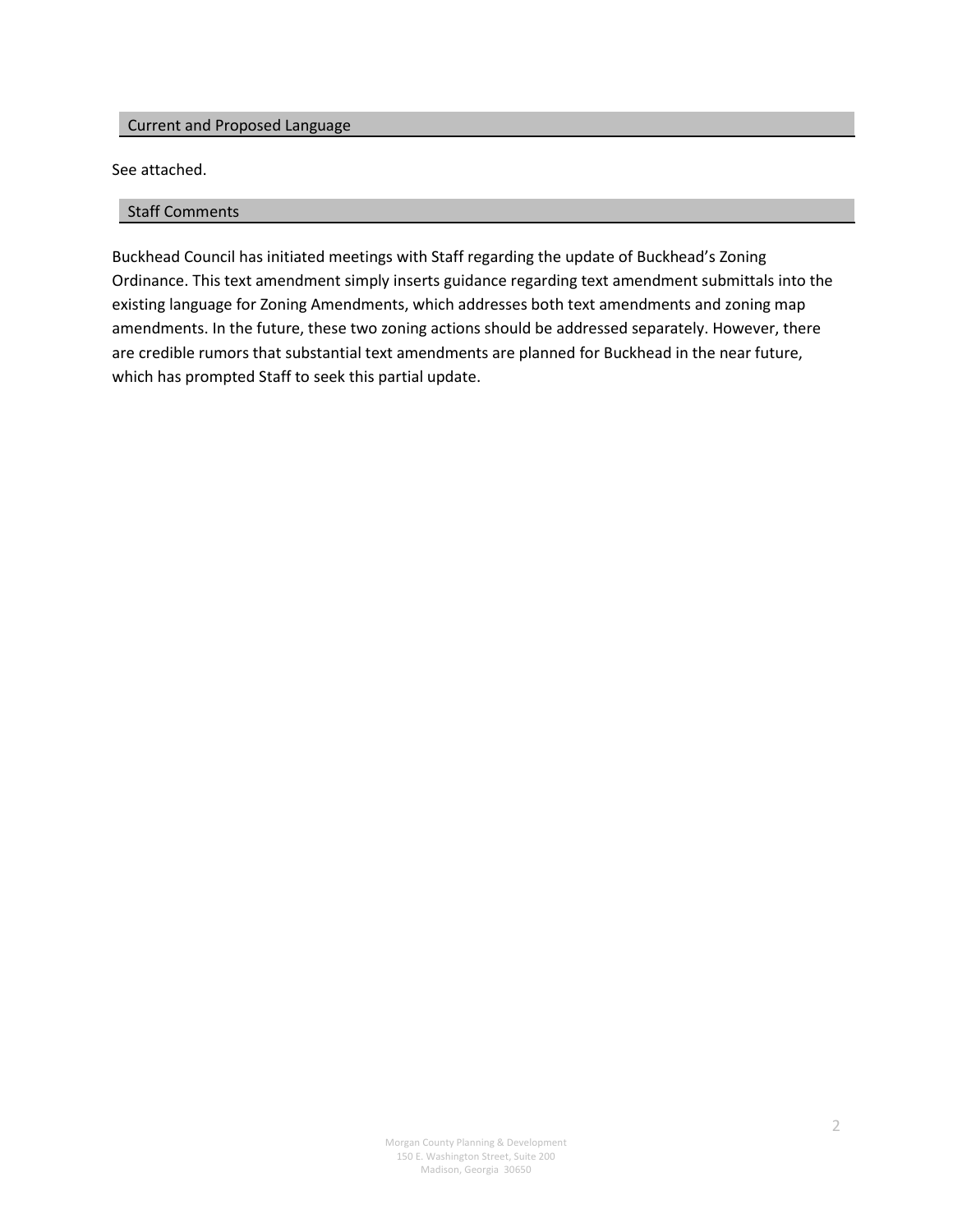#### ARTICLE XIV PLANNING COMMISSION AND ZONING ACTIONS

# **CHAPTER 14.1 PLANNING COMMISSION**

In accordance with an agreement between the Town of Buckhead and Morgan County, the Morgan County Planning Commission shall serve as the Planning Commission for the Town. The Planning Commission is advisory only. It can make no final decisions.

The Planning Commission is authorized to review applications, hold public hearings, and make recommendations to the Town Council on applications for amendments to the text or map of the zoning ordinance, in accordance with Chapter 14.2, variances in accordance with Chapter 14.3, and conditional use permits in accordance with Chapter 14.4, all of which constitute requests for "zoning action."

Public hearings required for the above-listed actions shall comply with Articles 18 and 19. After its hearing, the Planning Commission may decide not to make a recommendation, or it may make a recommendation to the Mayor and Council, including the following: approval, denial, deferral to a specific meeting date, reduction of the land area, take action different that that requested, or imposition of conditions.

The Planning Commission's recommendations shall be submitted to the Mayor and Council prior to the public hearing by the Mayor and Council. If, however, the Planning Commission fails to submit a recommendation within thirty-five (35) days after the Planning Commission's hearing, the Planning Commission shall be deemed to have recommended approval.

# **CHAPTER 14.2 ZONING AMENDMENT PROCEDURES**

#### SECTION 14.2.1 AMENDMENTS

Authority. The Governing Body of the Town of Buckhead may from time to time amend the number, shape, boundary, or area of the zoning districts established on the Zoning Map or individual section of this ordinance. Any proposed amendment shall first be submitted to the Morgan County Planning Commission for its recommendation, as outlined in this ordinance.

Initiation of Amendment. A petition to amend this ordinance or the Zoning Map may be initiated by the Governing Body of the Town of Buckhead, the Morgan County Planning Commission, or by any person, firm or corporation owning property in the Town of Buckhead. The property owner's permission is required before a petition for changing the zoning district map can be filed by anyone other than the governing body or Planning Commission.

Applicability. The provisions of this Article apply to all applications for text amendments to the Buckhead Zoning Ordinance and map amendments to the Buckhead Zoning Map.

#### SECTION 14.2.2 PROCEDURES FOR REQUESTING A ZONING AMENDMENT

Application. Any person or persons desiring to submit a petition requesting a zoning amendment shall file such petition, with a deed for the property and a plat by a Georgia registered land surveyor of the property attached thereto, together with a fee as determined by the Morgan County Board of Commissioners to cover administrative and advertising costs, and any other information as may be required by this ordinance or as specified by the Director to evaluate compliance with this ordinance.

Application Requirements. Each application for a zoning amendment must be submitted to the Planning and Development Office at least forty-five (45) days before any hearing by the Planning Commission. Each application shall include the following information:

(a) A written description of the proposal designed to inform the Planning Commission and Town Council, in detail, about all aspects of the proposed zoning amendment and its impacts on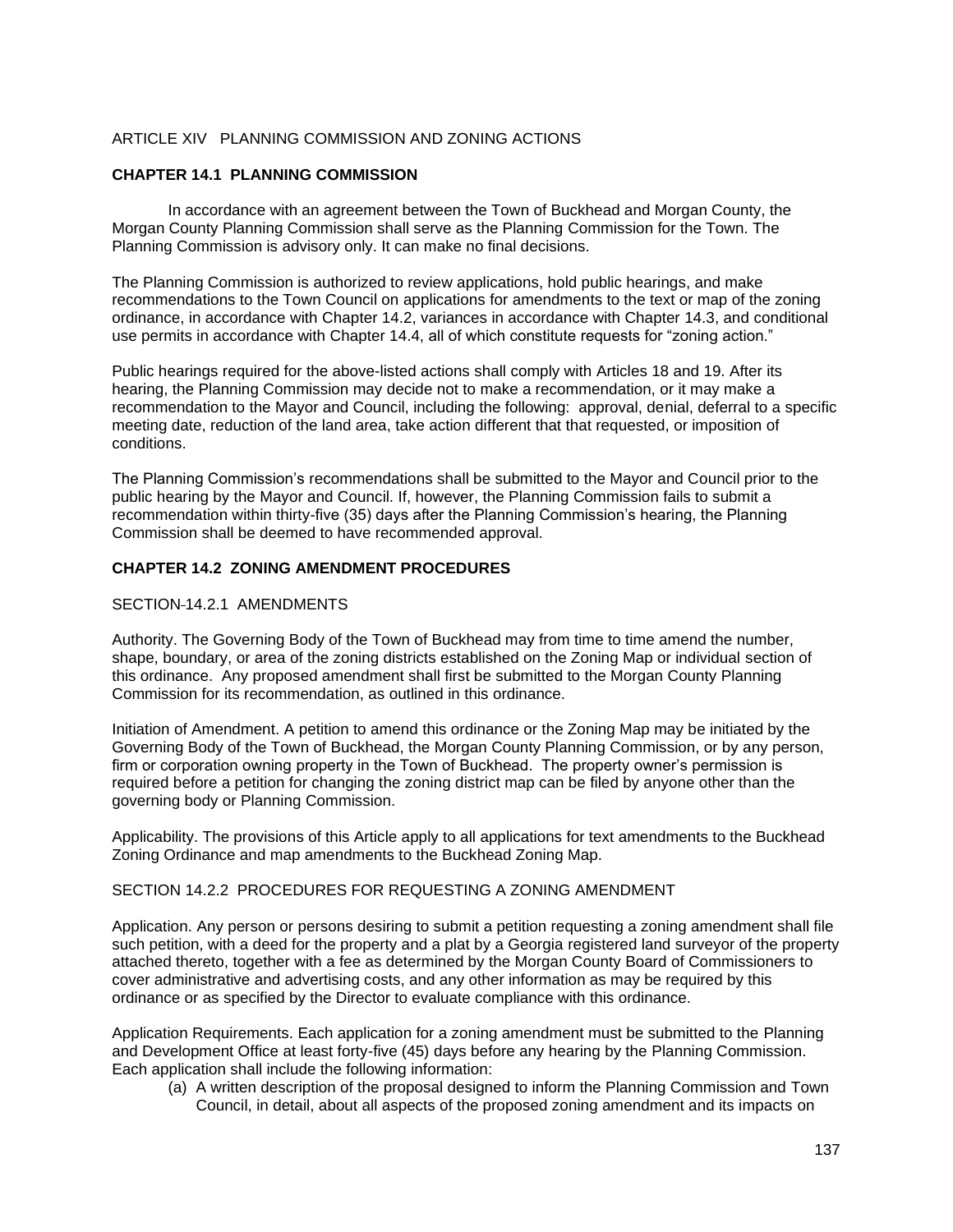the community.

- (b) When appropriate, a concept plan, drawn to scale by a professional engineer, architect, landscape architect, or surveyor, indicating how the proposed zoning amendment will affect the property for which the zoning amendment is sought, and surrounding property in the area. This concept plan will include, when appropriate, at minimum:
	- a. Project name
	- b. Project owner
	- c. Date, scale, and north arrow
	- d. Exterior dimensions of the site
	- e. Total project acreage
	- f. Subdivision of lots within project
	- g. Location of all existing or proposed streets
	- h. Location of all proposed structures
	- i. Rough floor plans including gross floor area
	- j. Building height
- (c) Any other materials as determined relevant or necessary by the Planning and Development Staff, the Planning Commission, and/or the Town Council.
- (d) Applications which are incomplete at the date of submission, may be postponed or withheld from a Planning Commission meeting, at the discretion of Planning and Development Staff, until all required materials are received.

# SECTION 14.2.3 PROCEDURES FOR REQUESING A TEXT AMENDMENT

Application: Any person or persons desiring to submit a petition requesting a text amendment to the Morgan County Zoning Ordinance shall file such petition, together with a fee as determined by the Morgan County Board of Commissioners to cover administrative and advertising costs, and any other information as may be required by this Ordinance or as specified by the Director to evaluate compliance with this Ordinance.

Application Requirements: Each application for a text amendment must be submitted to the Planning and Development Office at least forty-five (45) days before any hearing by the Planning Commission. Each application shall include the following information:

• Written summary of the text amendment request. Staff will use the summary provided to write the text amendment and determine whether the requested language will contradict existing zoning ordinances and associated plans. Depending on the applicant's request and potential contradictions, the proposed language submitted for Board review may not equate to the requested text amendment. At the public hearing, it will be the applicant's responsibility to prove the Staff-written language is inappropriate for the proposed zoning districts or contradictory to existing language. Sufficient justification must be made as to why the language should be modified. Such justification must address all properties affected by the requested change and should not focus on the applicant's property.

Planning and Development Staff, the Planning Commission, or the Board of Commissioners may request additional information, depending on the nature of the text amendment requested. Incomplete applications will not be accepted.

# SECTION 14.2.3 NOTICE OF PUBLIC HEARING.

Upon the filing of a petition for a zoning amendment, the Office of Planning and Development shall erect a sign, no less than fifteen (15) days and no more than forty-five (45) days before the public hearing, in a conspicuous place on the property in question, which shall read more or less as follows: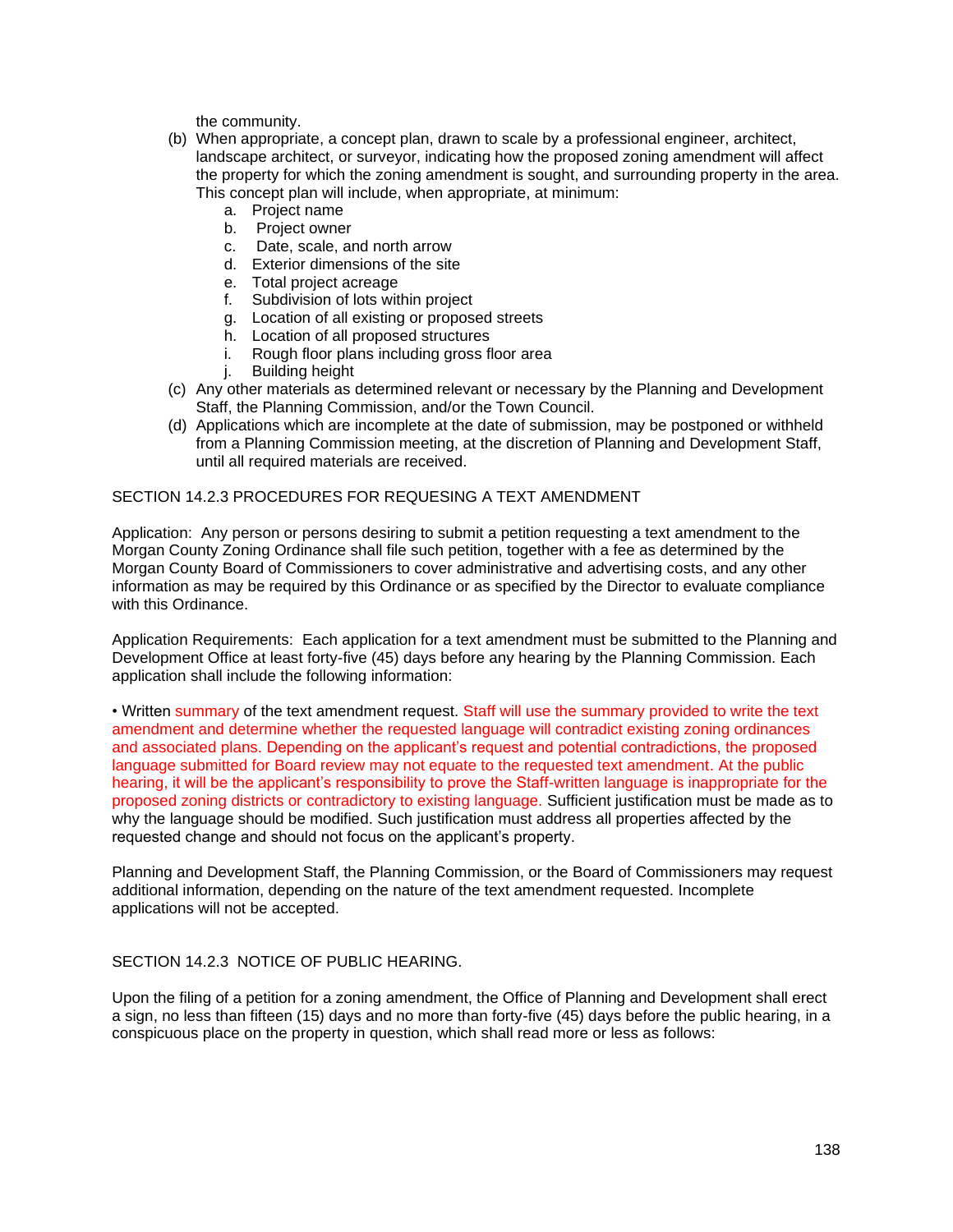| PUBLIC NOTICE OF PROPOSED REZONING                                                                                                                                            |                                 |
|-------------------------------------------------------------------------------------------------------------------------------------------------------------------------------|---------------------------------|
| An application has been filed with the Town of Buckhead in regards to the Zoning Ordinance as it<br>applies to this property located on Map __________, Tax Parcel _________. |                                 |
| THE APPLICATION IS FOR:                                                                                                                                                       |                                 |
| Rezoning this property from _______ to ______.                                                                                                                                |                                 |
| THE MEETINGS WILL BE HELD ON:                                                                                                                                                 |                                 |
|                                                                                                                                                                               |                                 |
| Date: _____________, 201____                                                                                                                                                  | Date: 201                       |
| Time.                                                                                                                                                                         | Time: .                         |
| Morgan County Admin Building                                                                                                                                                  | Town of Buckhead                |
| 150 E. Washington Street, Ste. 201                                                                                                                                            | <b>Buckhead Fire Department</b> |
| Madison, GA 30650                                                                                                                                                             | Buckhead, GA 30625              |
|                                                                                                                                                                               |                                 |
|                                                                                                                                                                               |                                 |
|                                                                                                                                                                               |                                 |
| FOR FURTHER INFORMATION CALL:                                                                                                                                                 | (706) 342 - 4373                |
| THIS SIGN IS NOT TO BE REMOVED WITHOUT AUTHORIZATION FROM MORGAN COUNTY<br>DIRECTOR OF PLANNING AND DEVELOPMENT                                                               |                                 |

Upon the filing of a petition for a zoning amendment, the Office of Planning and Development shall place an advertisement in the legal organ of Morgan County, no less than fifteen (15) days and no more than forty-five (45) days prior to the public hearing, indicating that a zoning amendment has been requested, the purpose of the request, the location of the property (listed as street address and tax map and parcel number), the person/organization requesting the zoning amendment, and the dates, times, and locations of all public hearings regarding the request.

# SECTION 14.2.4 SUBMISSION OF ACCURATE INFORMATION.

The submission of inaccurate or incomplete information may be cause for denial of the request, or if said discrepancies are realized after approval of the petition or issuance of relevant local permits, cause the revocation of the approval and any related permits by the Town Council.

#### SECTION 14.2.5 CRITERIA FOR CONSIDERING ZONING MAP AMENDMENTS

Required Findings for Zoning Map Approval. The following standards governing the exercise of the Town Councils zoning power are adopted in accordance with O.C.G.A. §36-66-5(b), as amended, to be used by the Director, Planning Commission and the Town Council in reviewing, recommending, and acting upon applications for map amendments for approval, conditional approval, or disapproval as appropriate so as to balancing the interest of the public health, safety or general welfare against the unrestricted use of property:

- (a) Compatibility with Adjacent Uses and Districts: Existing uses and use districts of surrounding and nearby properties, whether the proposed use district is suitable in light of such existing uses and use districts of surrounding and nearby properties, and whether the proposal will adversely affect the existing use or usability of adjacent or nearby properties.
- (b) Property Value: The existing value of the property contained in the petition under the existing use district classification, the extent to which the property value of the subject property is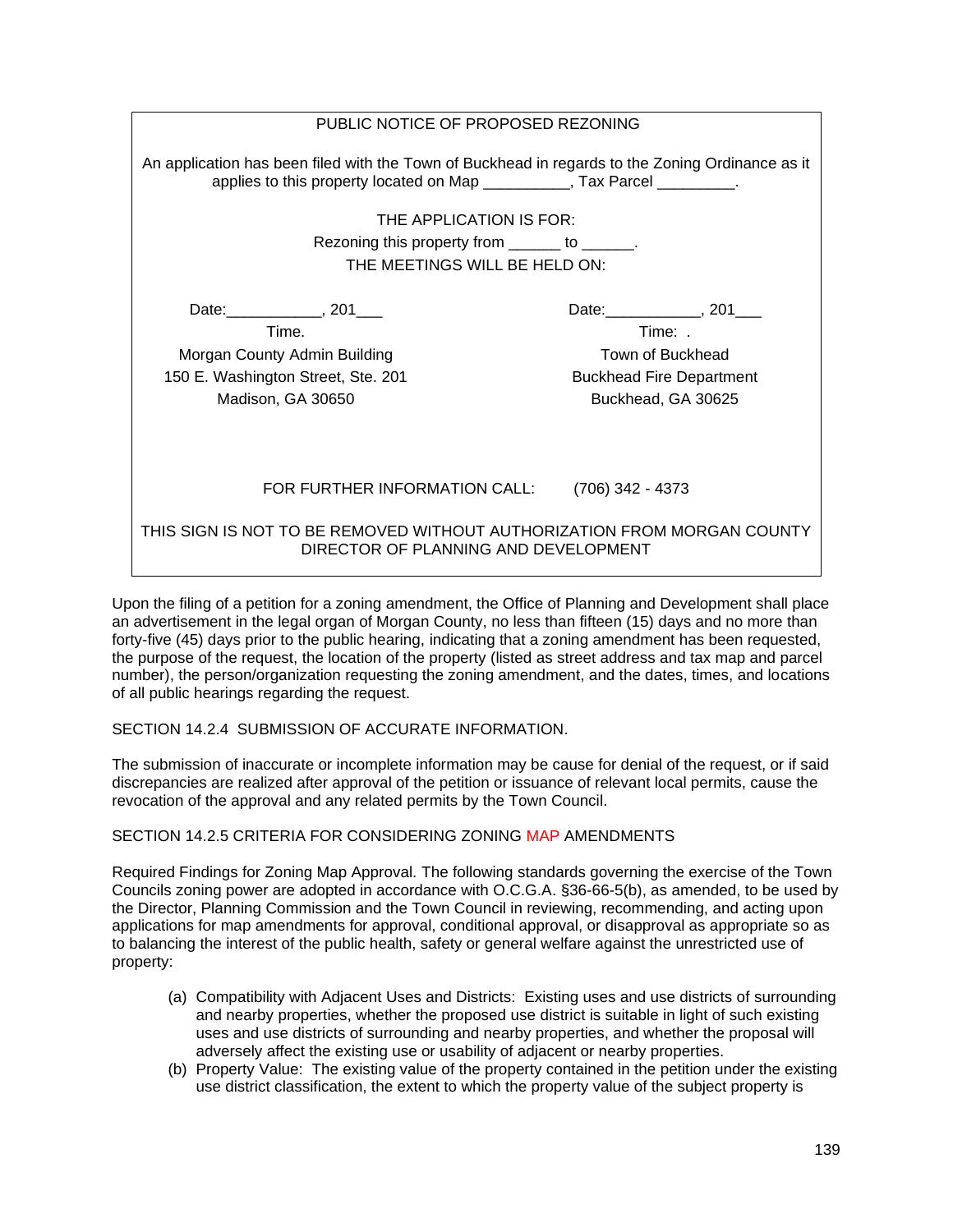diminished by the existing use district classification, and whether the subject property has a reasonable economic use under the current use district.

- (c) Suitability: The suitability of the subject property under the existing use district classification, and the suitability of the subject property under the proposed use district classification of the property.
- (d) Vacancy and Marketing: The length of time the property has been vacant or unused as currently used under the current use district classification; and any efforts taken by the property owner(s) to use the property or sell the property under the existing use district classification.
- (e) Evidence of Need: The amount of undeveloped land in the general area affected which has the same use district classification as the map change requested. It shall be the duty of the applicant to carry the burden of proof that the proposed application promotes public health, safety, morality or general welfare.
- (f) Public Facilities Impacts: Whether the proposal will result in a use, which will or could cause an excessive or burdensome use of existing streets, transportation facilities, utilities, schools, parks, or other public facilities and services.
- (g) Consistency with Comprehensive Plan: Whether the proposal is in conformity with the policy and intent of the locally adopted comprehensive plan.
- (h) Other Conditions: Whether there are any other existing or changing conditions affecting the use and development of the property that give supporting grounds for either approval or disapproval of the proposal.

#### SECTION 14.2.6 APPLICATION REVIEW AND RECOMMENDATION

Public Hearing Requirements. The public hearing shall be held in accordance to the provisions of Article 18, Public Hearings.

Disclosure Requirements.

- (a) All persons and/or organizations requesting a zoning amendment must meet the requirements of Article 19, Disclosure Requirements.
- (b) All members of the Planning Commission or Town Council must meet the requirements of Article 19, Disclosure Requirements, in regard to each application.

Criteria for Consideration. Each application will be reviewed and considered in accordance with the conditions of Section 14.2.5 of this Article.

Submission of Additional Information.

- (a) In addition to the materials required for an application for a zoning amendment request specified in Section 14.2, the applicant may submit any additional materials for consideration up to fourteen (14) days prior to the scheduled Planning Commission meeting where the zoning amendment will be heard. Materials submitted after the fourteen (14) days will be accepted only at the discretion of the Chairman of the Morgan County Planning Commission.
- (b) Once the application has been presented for public hearing by the Planning Commission, additional materials may only be submitted at the discretion of the Chairman of the Planning Commission, the Mayor, and/or staff of the Office of Planning and Development.
- (c) If additional materials are submitted after the public hearing of the Planning Commission, and the content of these materials does not substantially change the content of the application, the conditions for which the zoning amendment is requested, and/or the nature of the zoning amendment requested, the Mayor may: consider the additional materials at his/her discretion; or may remand the application to the Planning Commission for reconsideration.
- (d) If additional materials are submitted after the public hearing of the Planning Commission, and the content of these additional materials substantially changes the content of the